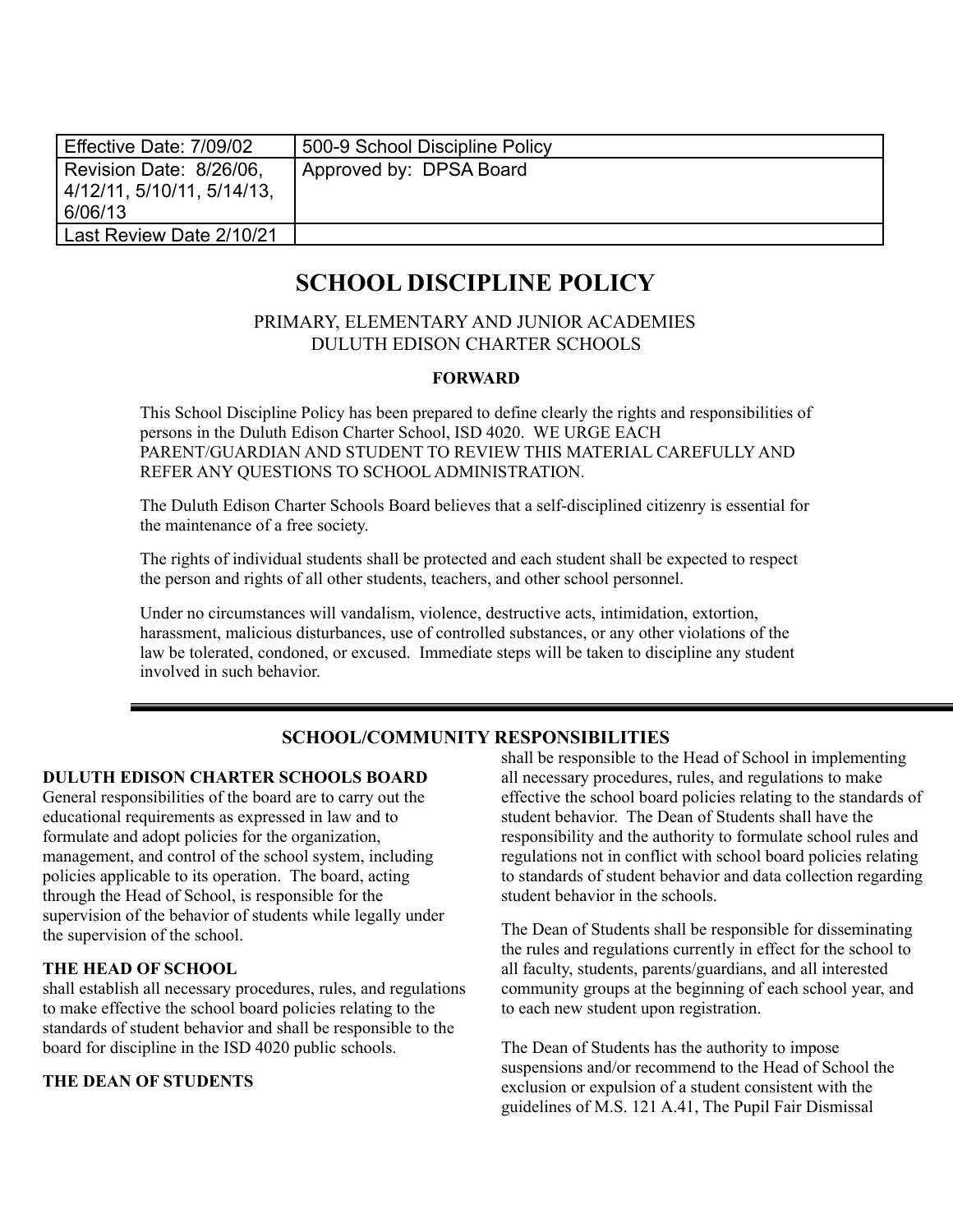Act, for violation of law or failure to comply with school regulations.

### **TRANSPORTATION**

is a service and a privilege provided to eligible students in the school system. All district and building discipline policies apply to student behavior during transportation to and from school and all school-sponsored activities. Transportation personnel will forward all bus conduct reports to the Transportation office and to the building Dean of Students. If the student's transportation privileges are suspended, it is the responsibility of the parent/guardian to provide transportation to and from school.

#### **THE STAFF**

shall be responsible to the Head of School/Principal for implementing all necessary procedures, rules, and regulations to make effective the school board policies relating to the standards of student behavior.

When a staff member's efforts to solve a behavior problem are unsuccessful, the student shall be referred to the Academy Director/Principal, who has the responsibility and authority to use such measures as may be necessary to maintain control within the classroom, school building, and on school property.

All employees are expected to participate directly in the supervision and guidance of the behavior of all students within their scope of authority and responsibility.

Dean of Students will notify all personnel (including custodians, educational assistants, cafeteria personnel, and clerical staff) of their authority and responsibilities relating to student behavior.

Everyone concerned with student behavior shall be expected to deal with students in a firm, fair, and consistent fashion. It shall be the responsibility of the Dean of Students to assist all concerned with this task.

#### **THE TEACHING STAFF**

has the responsibility/authority to:

- Make clear what standards of student behavior are required by the teacher. A copy of the teacher's rules of acceptable behavior shall be posted in the teacher's classroom. These rules shall be consistent with district policy.
- Report any violations of the district and/or building discipline policy to the Dean of Students.
- Deny certain classroom privileges.
- Assign extra school classroom obligations.
- Request a parent/guardian conference.
- Refer special problems to the building Dean of Students, or for students with disabilities, to the IEP manager.
- Use reasonable measures as may be necessary to maintain control in the classroom, school, and on school grounds.

#### **PARENTS AND GUARDIANS**

have the legal responsibility for the behavior of their children as determined by law and community practice.

Parents/guardians are expected to exercise the required controls so that the student's behavior will be conducive to the development of self-discipline and will not be disruptive to the school's education program. Parents/guardians shall provide the school with information on how they may be contacted.

Cooperation between parents/guardians and school is essential in assisting students to work to the best of their ability and achieve a good school experience.

Parents/guardians have a responsibility to help maintain communication with the school by participating in school community activities such as Parent Advisory Council (PAC) meetings, attending scheduled individual conferences, and bringing matters of concern to the attention of the Dean of Students or faculty.

Parents/guardians should report to school staff any information they have concerning illegal activities or any violations of school rules that threaten the health, safety, or property of others.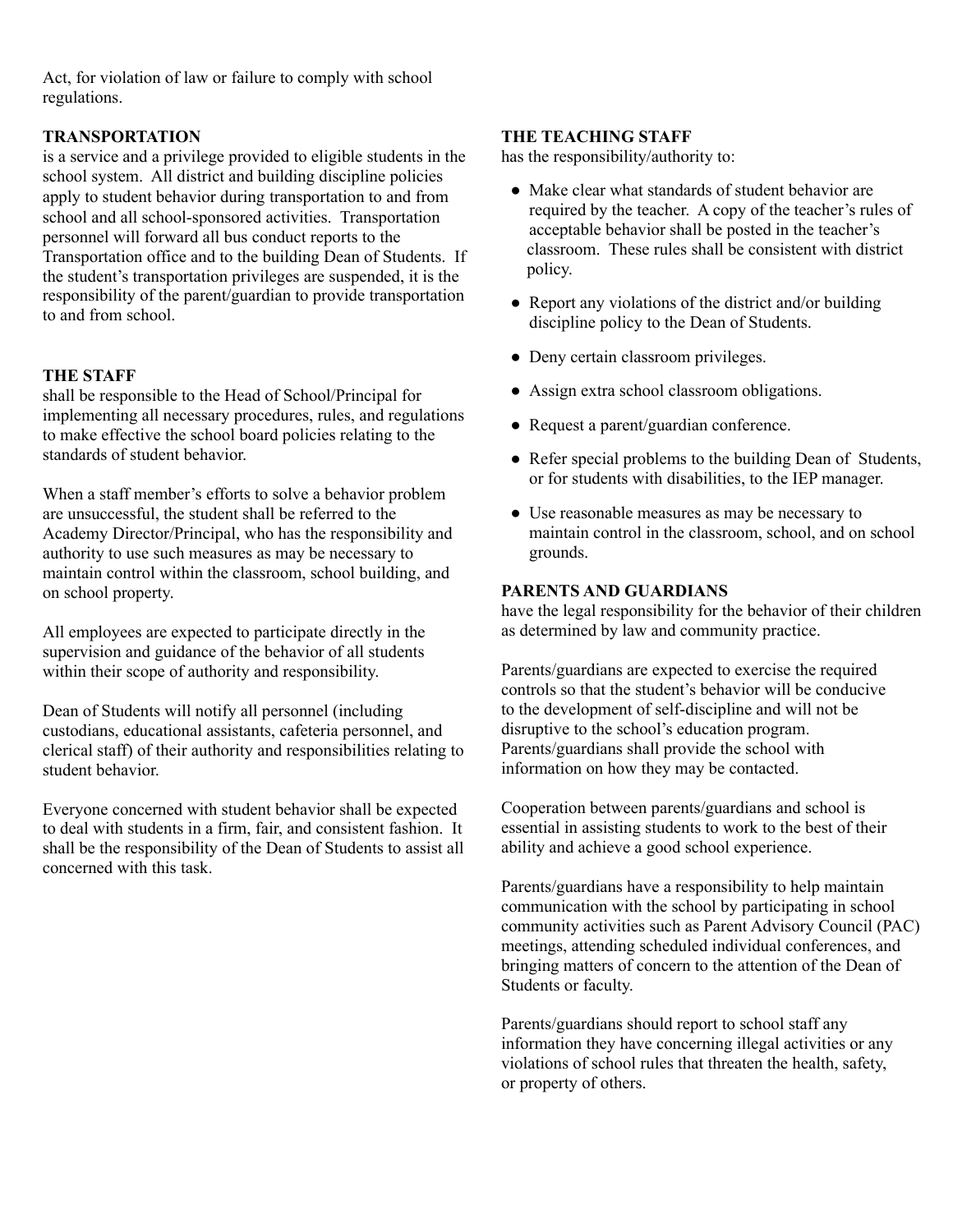## **STUDENTS' RIGHTS AND RESPONSIBILITIES**

#### **RIGHTS**

The rights of an individual are preserved only by the protection and preservation of the rights of others. A student is responsible for the manner in which his/her individual rights are exercised and must accept the consequences of any actions that are committed outside the boundaries of those rights.

Staff, students, and parents/guardians must work cooperatively to avoid the extremes of regimentation on the one hand and anarchy on the other, if the goal of a democratic society within the schools is to be realized. Rights bring responsibilities.

The rights and responsibilities listed here are not all inclusive, for students have other rights guaranteed by the Constitution and by state and local laws. THIS STATEMENT OF RIGHTS AND RESPONSIBILITIES IS NOT EXPECTED TO COVER EVERY SITUATION THAT MAY ARISE.

#### **THE RIGHT TO LEARN**

Each student has the right to attend school in a safe environment, free from fear, and gain an education as provided by law. The right to learn also includes the right of classes to meet and carry on studies without interruptions, disruptions, or distractions, whether from inside or outside the classroom. Behavior that disrupts the normal functioning of classes is an infringement on the rights of others.

#### **THE RIGHT TO FREE SPEECH AND EXPRESSION**

Students in the Duluth Edison Charter Schools represent a wide range and diversity of opinion and background. Students have the right to express opinions, take stands, and support causes, either publicly or privately, provided such expressions are not libelous or obscene according to current legal definition and do not interfere with the rights of others or disrupt or distract from the atmosphere for learning in the school. The right to free expression of religion under the U.S. Constitution and the American Indian Religious Freedom Act is protected.

#### **THE RIGHT TO BE INFORMED OF RULES**

Students have the right to be informed of all policies, rules, and regulations they are expected to follow. Copies of these rules governing the code of conduct shall be available in each school office, and the basic rules shall be published and distributed to all students, parents/guardians, and other interested persons.

### **THE RIGHT TO PRIVACY**

Students' rights to privacy regarding school records will be protected and any disclosure of information from student permanent records shall be consistent with legal requirements.

#### **THE RIGHT TO PERSONAL PROPERTY**

Students have a right to be secure in their persons, papers, and effects; however, they must refrain from bringing onto school property or to school-sponsored events any material or item that would cause, or tend to cause, a disruptive activity or endanger the health and safety of students or other persons. When reasonable cause exists for a school Dean of Students to believe that such items are present, general or individual searches may be conducted under the authorization of the Dean of Students or representative designated by the Dean of Students.

School lockers are the property of the school district. At no time does the school district relinquish its exclusive control of lockers provided for the convenience of students. Inspection of the interior of lockers may be conducted by school authorities for any reason at any time, without notice, without student consent, and without a search warrant. The personal possessions of students within a school locker may be searched only when school authorities have a reasonable suspicion that the search will uncover evidence of a violation of law or school rules. As soon as practicable after the search of a student's personal possessions, the school authorities must provide notice of the search to students whose lockers were searched unless disclosure would impede an ongoing investigation by the police or school officials. If practical and reasonable, search of an area assigned to a student will be made in the presence of an adult witness and in the presence of the student. Illegal items may be seized by school authorities, and items which disrupt, distract from, or interfere with the educational process may be removed from student possession.

When school officials deem it appropriate, the Duluth Police Department may perform random searches of a student's locker by canines without prior notice to students.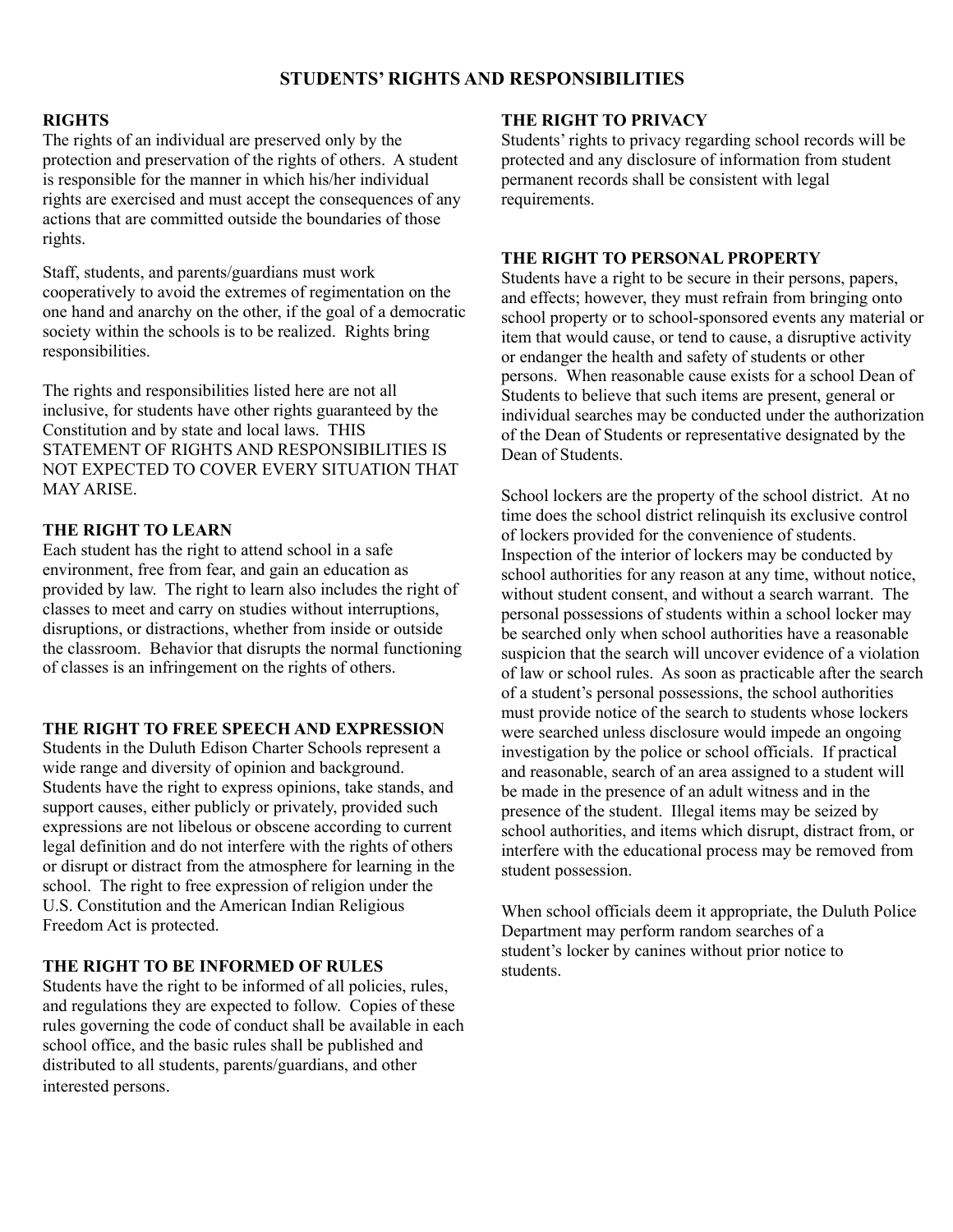#### **RESPONSIBILITIES**

Students are responsible for the consequences of their behavior. Each student is responsible for knowing and obeying all school rules and regulations. The Dean of Students shall be responsible for informing the parent/guardian of any student whose behavior is in serious conflict with established rules, public laws, and procedures. Notwithstanding the provisions of any law to the contrary, the conduct of all students under 21 years of age attending a public elementary or secondary school shall be governed by a single set of reasonable rules and regulations promulgated by the local school board. (M.S. 120A.20)

Students are responsible for reporting any illegal activities or serious violations that threaten the health, safety, or property of themselves or others.

Students are responsible for following all necessary procedures, rules, and regulations to make effective the DPSA School Board policies relating to the standards of student behavior. All acts or conducts that are prohibited by state, federal, or local law are also considered a violation of the School Discipline Policy.

#### **RESPONSIBILITY FOR ACADEMIC WORK**

Students are responsible for:

- completing class assignments on time as instructed by the teacher
- properly caring for the instructional materials furnished to them by the school district, and
- for bringing to class all materials required for daily classroom use.

## **RESPONSIBILITY REGARDING ATTENDANCE AND TARDINESS**

Students are responsible for being in attendance each school day. Students shall be familiar with and responsible for following all school district attendance and tardiness policies, rules and regulations.

## **RESPONSIBILITY FOR DISCIPLINE**

Students have the right to a free public education, but they are responsible for:

- complying with the rules and regulations of the school district and the instructions of all school district personnel
- accepting the authority of the faculty and school district officials on school property, on district-provided transportation, and at school-sponsored, off-campus events.

Failure to meet these responsibilities will be cause for disciplinary action.

In the case of students in the primary grades, some discipline issues may be dealt with by the principal as developmental and age-appropriate educational issues, not as discipline under this policy.

## **STANDARDS OF CONDUCT**

Discipline should not be confused with punishment. The goal of discipline is a self-disciplined individual, with mature attitudes and socially acceptable standards of conduct. Disciplinary policies within the primary, elementary, and junior academies shall be enforced within the general guidelines as set forth below and are designed to prevent students' inappropriate behavior from recurring. These guidelines clearly describe the various administrative actions that will be taken for violations of the law and the school district standards of behavior.

The MAXIMUM administrative actions are expulsion and exclusion. The listing of MINIMUM actions does not require that a "step-by-step" progression of increasing severity be employed by an administrator in dealing with a violation. However, there should be a logical relationship between the severity of the offense and the administrative action. The intent of this section is to list the mandatory MINIMUM disciplinary actions for each violation. The following represent the majority of violations that occur in the schools, but others may occur which will warrant disciplinary action.

The following pages set forth MINIMUM consequences for any of the violations listed below. HOWEVER, MORE SEVERE CONSEQUENCES, UP TO AND INCLUDING EXPULSION AND EXCLUSION, MAY BE CONSIDERED AND IMPOSED WHERE AN INITIAL OR SUBSEQUENT VIOLATION IS SEVERE ENOUGH TO WARRANT SUCH CONSEQUENCES.